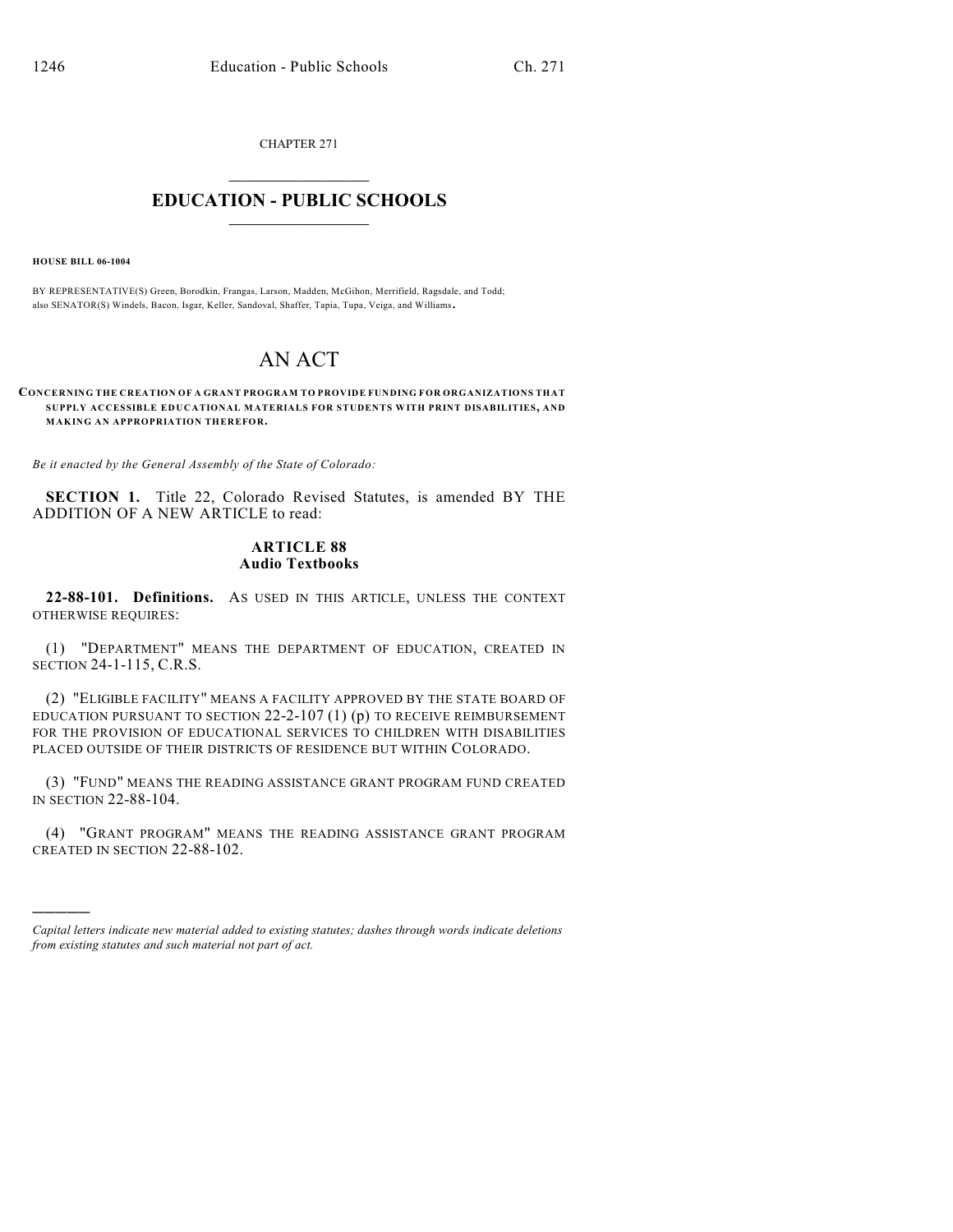(5) "ORGANIZATION" MEANS A NONPROFIT OR NOT-FOR-PROFIT ORGANIZATION THAT IS OPERATING PURSUANT TO 26 U.S.C. SEC. 501 (c) OF THE FEDERAL "INTERNAL REVENUE CODE OF 1986", AS AMENDED.

(6) "STATE BOARD" MEANS THE STATE BOARD OF EDUCATION CREATED IN SECTION 1 OF ARTICLE IX OF THE STATE CONSTITUTION.

(7) "STUDENT WITH A PRINT DISABILITY" MEANS A STUDENT ENROLLED IN KINDERGARTEN OR ONE OF GRADES ONE THROUGH TWELVE, INCLUDING IN AN ELIGIBLE FACILITY, WHO EXPERIENCES DIFFICULTIES IN ACHIEVING THE STATE MODEL CONTENT STANDARDS ADOPTED PURSUANT TO SECTION 22-7-406, AND FOR WHOM THE STUDENT'S SCHOOL DISTRICT DOES NOT RECEIVE STATE OR FEDERAL MONEYS FOR SPECIAL EDUCATION SERVICES, EITHER DIRECTLY FROM THE DEPARTMENT OR THROUGH AN ADMINISTRATIVE UNIT.

**22-88-102. Reading assistance grant program - creation - rules.** (1) THERE IS HEREBY CREATED THE READING ASSISTANCE GRANT PROGRAM TO PROVIDE GRANTS TO ORGANIZATIONS THAT PROVIDE AND DISTRIBUTE TO SCHOOL DISTRICTS AND ELIGIBLE FACILITIES ACCESSIBLE EDUCATIONAL MATERIALS FOR STUDENTS WITH PRINT DISABILITIES. THE GRANT PROGRAM SHALL BE DESIGNED TO ASSIST ORGANIZATIONS IN THE DEVELOPMENT AND DISTRIBUTION OF COMPREHENSIVE MATERIALS AND EQUIPMENT THAT HELP A STUDENT WITH A PRINT DISABILITY EFFECTIVELY ACCESS THE WRITTEN WORD, ESPECIALLY IN THE AREAS OF READING, WRITING, MATHEMATICS, AND SCIENCE. THE MATERIALS AND EQUIPMENT MAY INCLUDE DIGITAL AUDIO BOOKS, FOUR-SIDED TAPES, DIGITAL AUDIO PLAYBACK DEVICES, READING SOFTWARE, AND OTHER TECHNOLOGY TO ASSIST A STUDENT WITH A PRINT DISABILITY.

(2) TO BE ELIGIBLE TO APPLY FOR A GRANT UNDER THE GRANT PROGRAM, AN ORGANIZATION SHALL:

(a) HAVE A PRESENCE THROUGHOUT THE STATE;

(b) HAVE KNOWLEDGE OF ASSISTIVE TECHNOLOGY NEEDS THROUGHOUT THE STATE;

(c) HAVE A STATEWIDE INFRASTRUCTURE FOR STAFFING, EQUIPMENT, TRAINING, AND OTHER SERVICES; AND

(d) HAVE THE ABILITY TO DISTRIBUTE ASSISTIVE TECHNOLOGY EQUIPMENT AND OTHER SERVICES THROUGH A STATEWIDE LOAN BANK TARGETED TOWARD STUDENTS WITH PRINT DISABILITIES.

(3) (a) THE DEPARTMENT SHALL ADMINISTER THE GRANT PROGRAM. THE DEPARTMENT SHALL SOLICIT AND REVIEW APPLICATIONS FOR GRANTS PURSUANT TO THIS SECTION. SUBJECT TO AVAILABLE APPROPRIATIONS, BEGINNING IN FISCAL YEAR 2006-07, THE STATE BOARD SHALL AWARD GRANTS FOR TERMS OF ONE TO THREE YEARS AS PROVIDED IN THIS ARTICLE. GRANTS SHALL BE PAID OUT OF THE READING ASSISTANCE GRANT PROGRAM FUND, CREATED PURSUANT TO SECTION 22-88-104. IN AWARDING THE GRANT, THE STATE BOARD SHALL SPECIFY THE AMOUNT AND TERM OF THE GRANT.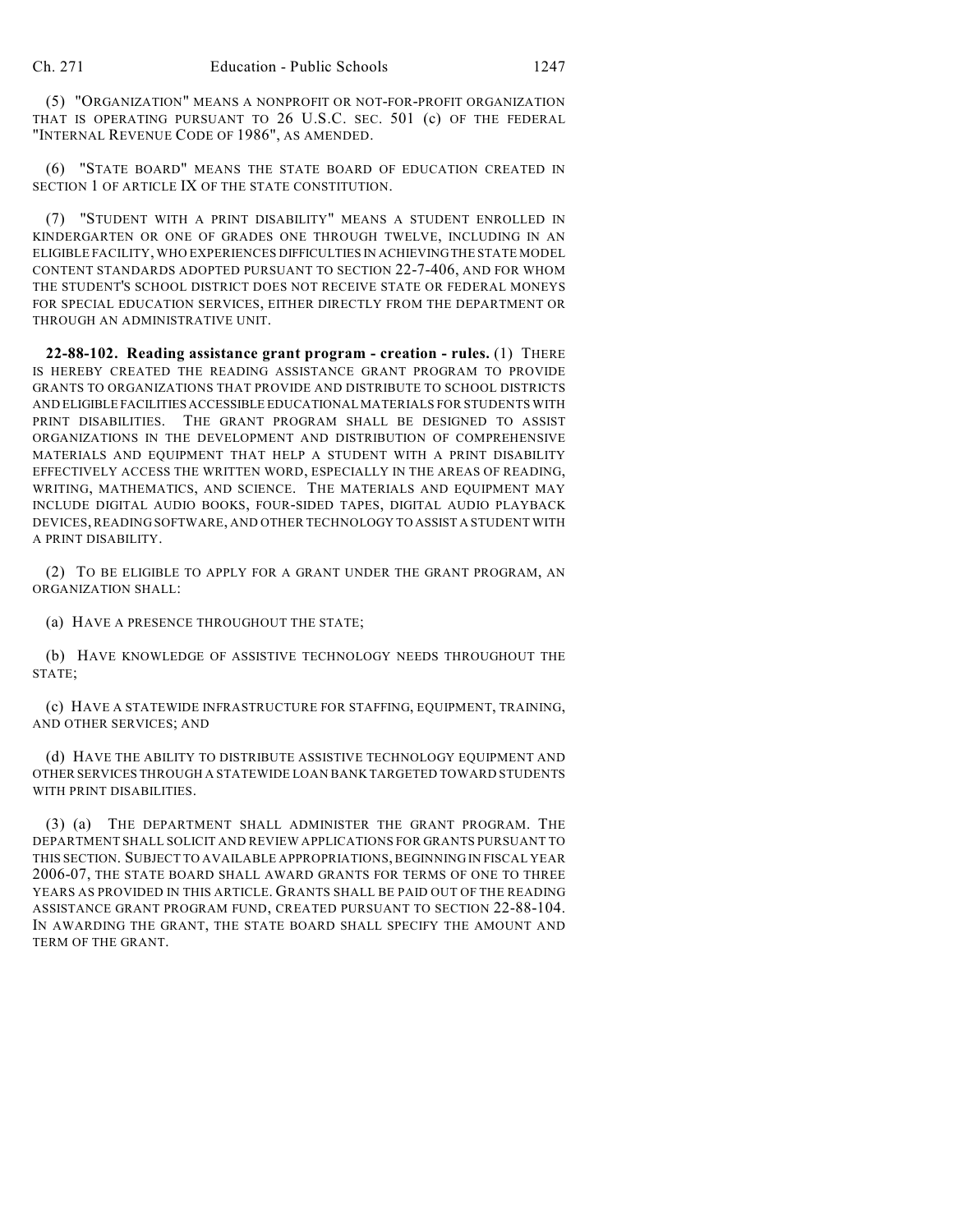(b) (I) IF AN ORGANIZATION IS AWARDED A GRANT PURSUANT TO THIS ARTICLE FOR MORE THAN ONE YEAR, THE ORGANIZATION SHALL BE ELIGIBLE FOR MONEYS IN THE SUCCESSIVE YEARS OF THE GRANT ONLY IF THE ORGANIZATION CONTINUES TO MEET THE GOALS ESTABLISHED IN ITS APPLICATION.

(II) AN ORGANIZATION THAT HAS PREVIOUSLY RECEIVED A GRANT PURSUANT TO THIS ARTICLE SHALL BE ELIGIBLE FOR SUBSEQUENT GRANTS ONLY IF IT CONTINUES TO MEET THE CRITERIA SET FORTH IN SUBSECTION (2) OF THIS SECTION AND IS ABLE TO DEMONSTRATE CONTINUED IMPROVEMENT IN READING SKILLS BY THE STUDENTS WITH PRINT DISABILITIES WHO HAVE RECEIVED ACCESSIBLE EDUCATIONAL MATERIALS THROUGH THE GRANT PROGRAM.

(4) THE STATE BOARD SHALL PROMULGATE RULES IN ACCORDANCE WITH ARTICLE 4 OF TITLE 24, C.R.S., TO IMPLEMENT THE GRANT PROGRAM IN ACCORDANCE WITH THIS ARTICLE, INCLUDING BUT NOT LIMITED TO RULES SPECIFYING TIME FRAMES FOR SUBMITTING GRANT PROGRAM APPLICATIONS, THE FORM OF THE GRANT PROGRAM APPLICATION, CRITERIA FOR AWARDING A GRANT, TIME FRAMES FOR DISTRIBUTION OF THE GRANT MONEYS, AND REPORTING REQUIREMENTS FOR AN ORGANIZATION THAT RECEIVES A GRANT.

(5) THE DEPARTMENT SHALL SOLICIT AND MAY RECEIVE SUCH PUBLIC AND PRIVATE GIFTS, GRANTS, AND DONATIONS AS MAY BE AVAILABLE TO FUND THE GRANT PROGRAM. ANY MONEYS RECEIVED SHALL BE TRANSFERRED TO THE STATE TREASURER FOR DEPOSIT IN THE FUND.

**22-88-103. Reading assistance grant program - application - criteria.** (1) AN ORGANIZATION THAT SEEKS A GRANT PURSUANT TO THIS ARTICLE SHALL SUBMIT AN APPLICATION TO THE DEPARTMENT IN ACCORDANCE WITH RULES PROMULGATED BY THE STATE BOARD PURSUANT TO SECTION 22-88-102 (3). THE APPLICATION SHALL DESCRIBE THE ORGANIZATION'S PROPOSED PLAN TO PROVIDE AND DISTRIBUTE ACCESSIBLE EDUCATIONAL MATERIALS TO STUDENTS WITH PRINT DISABILITIES AND SHALL INCLUDE THE FOLLOWING INFORMATION:

(a) THE NUMBER OF SCHOOL DISTRICTS AND ELIGIBLE FACILITIES TO WHICH THE ORGANIZATION PROVIDES ACCESSIBLE EDUCATIONAL MATERIALS AT THE TIME OF APPLICATION, AND THE ESTIMATED NUMBER OF SCHOOL DISTRICTS, ELIGIBLE FACILITIES, AND STUDENTS WITH PRINT DISABILITIES THE ORGANIZATION EXPECTS TO SERVE IF AWARDED A GRANT;

(b) THE GRADE LEVELS OF THE STUDENTS WITH PRINT DISABILITIES WHO WOULD RECEIVE ACCESSIBLE EDUCATIONAL MATERIALS FROM THE ORGANIZATION IF AWARDED A GRANT;

A DESCRIPTION OF THE ACCESSIBLE EDUCATIONAL MATERIALS THE ORGANIZATION WILL PROVIDE AND DISTRIBUTE IF AWARDED A GRANT;

(d) A DESCRIPTION OF THE METHODS USED BY THE ORGANIZATION TO MEASURE THE ACADEMIC PERFORMANCE OF A STUDENT WITH A PRINT DISABILITY, INCLUDING THE METHODS USED TO DETERMINE WHETHER A STUDENT WITH A PRINT DISABILITY IS PERFORMING AT, BELOW, OR ABOVE GRADE LEVEL AND THE METHODS, IF ANY, USED TO DETERMINE THE STUDENT'S ACADEMIC PROGRESS OVER TIME;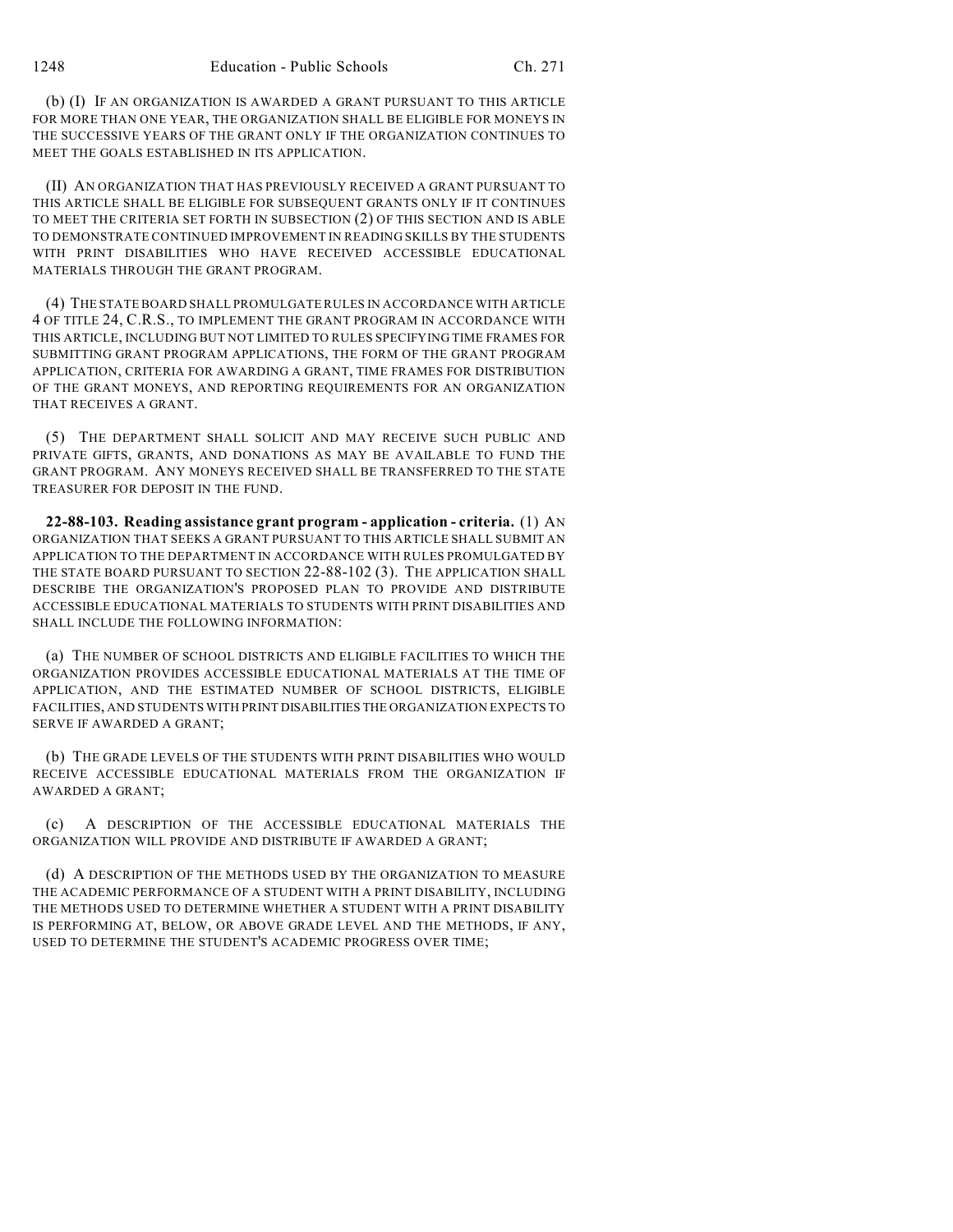(e) AN ITEMIZATION OF THE COSTS OF THE ORGANIZATION'S PROPOSED PLAN TO PROVIDE AND DISTRIBUTE ACCESSIBLE EDUCATIONAL MATERIALS AND OF OTHER SOURCES OF FUNDING RECEIVED BY THE ORGANIZATION AND USED TO PROVIDE AND DISTRIBUTE THE ACCESSIBLE EDUCATIONAL MATERIALS;

(f) A DETAILED DESCRIPTION OF HOW THE ORGANIZATION WILL IMPLEMENT ITS PLAN TO PROVIDE AND DISTRIBUTE ACCESSIBLE EDUCATIONAL MATERIALS, INCLUDING BUT NOT LIMITED TO A TIME FRAME FOR DISTRIBUTION OF ACCESSIBLE EDUCATIONAL MATERIALS TO SCHOOL DISTRICTS AND ELIGIBLE FACILITIES;

(g) A DESCRIPTION OF THE GOALS AND OBJECTIVES THAT THE ORGANIZATION EXPECTS TO ACHIEVE AS A RESULT OF RECEIVING THE GRANT AND THE METHOD BY WHICH THE ORGANIZATION WILL MEASURE ACHIEVEMENT OF THE GOALS AND OBJECTIVES; AND

(h) ANY ADDITIONAL INFORMATION REQUIRED BY RULE OF THE STATE BOARD.

(2) THE DEPARTMENT SHALL REVIEW THE APPLICATIONS RECEIVED FROM ORGANIZATIONS PURSUANT TO THIS SECTION AND SHALL MAKE RECOMMENDATIONS TO THE STATE BOARD CONCERNING THE AWARDING OF GRANTS AND THE AMOUNTS AND TERMS OF THE GRANTS. THE STATE BOARD SHALL TAKE INTO CONSIDERATION THE RECOMMENDATIONS OF THE DEPARTMENT AND, SUBJECT TO AVAILABLE APPROPRIATIONS, SHALL ANNUALLY AWARD GRANTS TO ORGANIZATIONS IN AMOUNTS AND FOR TERMS SPECIFIED BY THE STATE BOARD. IN RECOMMENDING AND AWARDING GRANTS PURSUANT TO THIS ARTICLE, THE DEPARTMENT AND THE STATE BOARD SHALL, AT A MINIMUM:

(a) CONSIDER THE GEOGRAPHIC LOCATION OF THE ORGANIZATIONS AND, TO THE EXTENT POSSIBLE, ENSURE THAT GRANT MONEYS ARE AWARDED TO ORGANIZATIONS WITH A PRESENCE THROUGHOUT THE STATE; AND

(b) AWARD GRANTS TO ORGANIZATIONS THAT ARE IMPLEMENTING PROGRAMS TO PRODUCE, DEVELOP, AND DISTRIBUTE ACCESSIBLE EDUCATIONAL MATERIALS THAT WILL ASSIST STUDENTS WITH PRINT DISABILITIES IN IMPROVING THEIR PROFICIENCY IN THE AREAS OF READING, WRITING, MATHEMATICS, AND SCIENCE.

**22-88-104. Reading assistance grant program fund - creation.** THERE IS HEREBY CREATED IN THE STATE TREASURY THE READING ASSISTANCE GRANT PROGRAM FUND TO PROVIDE FOR THE PAYMENT OF GRANTS AWARDED PURSUANT TO THIS ARTICLE. THE FUND SHALL CONSIST OF SUCH MONEYS AS MAY BE APPROPRIATED THERETO BY THE GENERAL ASSEMBLY FROM THE READ-TO-ACHIEVE CASH FUND CREATED PURSUANT TO SECTION 22-7-506 (4) AND ANY MONEYS RECEIVED BY THE DEPARTMENT PURSUANT TO SECTION 22-88-102 (5). THE MONEYS IN THE FUND SHALL BE CONTINUOUSLY APPROPRIATED TO THE DEPARTMENT FOR THE PURPOSES SPECIFIED IN THIS ARTICLE; EXCEPT THAT THE GRANTS AWARDED BY THE STATE BOARD MAY NOT RESULT IN PAYMENT OF AN AGGREGATE AMOUNT OF MORE THAN ONE HUNDRED THOUSAND DOLLARS TO GRANT RECIPIENTS IN ANY FISCAL YEAR. THE DEPARTMENT MAY EXPEND UP TO ONE PERCENT OF THE MONEYS APPROPRIATED TO THE FUND TO OFFSET THE DOCUMENTED COSTS INCURRED IN IMPLEMENTING THE GRANT PROGRAM. ANY MONEYS IN THE FUND NOT EXPENDED FOR THE PURPOSE OF THIS ARTICLE MAY BE INVESTED BY THE STATE TREASURER AS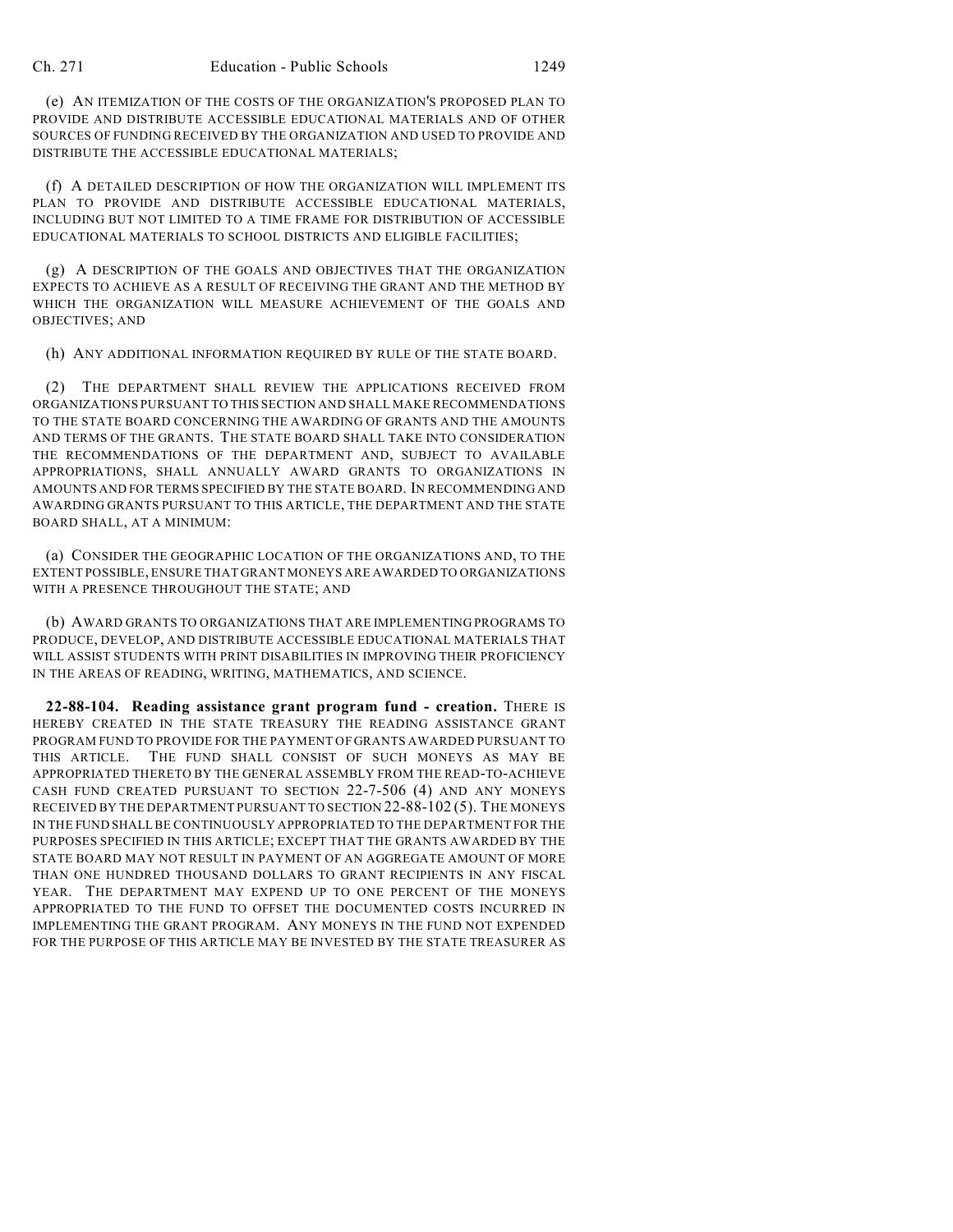PROVIDED BY LAW. ALL INTEREST DERIVED FROM THE DEPOSIT AND INVESTMENT OF MONEYS IN THE FUND SHALL BE CREDITED TO THE FUND. AT THE END OF ANY FISCAL YEAR, ALL UNEXPENDED AND UNENCUMBERED MONEYS IN THE FUND SHALL REMAIN THEREIN AND SHALL NOT BE CREDITED OR TRANSFERRED TO THE GENERAL FUND OR ANY OTHER FUND.

**22-88-105. Reporting requirements.** (1) ON OR BEFORE OCTOBER 1, 2007, AND ON OR BEFORE OCTOBER 1 EACH YEAR THEREAFTER, AN ORGANIZATION THAT RECEIVES A GRANT PURSUANT TO THIS ARTICLE SHALL SUBMIT A REPORT TO THE DEPARTMENT AFTER THE COMPLETION OF EACH ACADEMIC YEAR IN WHICH THE ORGANIZATION RECEIVES A GRANT PURSUANT TO THIS ARTICLE. THE REPORT SHALL INCLUDE THE FOLLOWING INFORMATION:

(a) THE NUMBER OF SCHOOL DISTRICTS AND ELIGIBLE FACILITIES THAT RECEIVED ACCESSIBLE EDUCATIONAL MATERIALS FOR STUDENTS WITH PRINT DISABILITIES FROM THE ORGANIZATION AS A RESULT OF THE GRANT AND THE NUMBER OF STUDENTS WITH PRINT DISABILITIES WHO RECEIVED SUCH MATERIALS FROM A SCHOOL DISTRICT OR AN ELIGIBLE FACILITY;

(b) THE LEVELS OF PERFORMANCE IN READING, WRITING, MATHEMATICS, AND SCIENCE DEMONSTRATED BY THE STUDENTS WITH PRINT DISABILITIES WHO RECEIVED ACCESSIBLE EDUCATIONAL MATERIALS THROUGH THE GRANT PROGRAM, BOTH BEFORE PARTICIPATION IN THE GRANT PROGRAM AND DURING THE SCHOOL YEAR FOLLOWING PARTICIPATION IN THE GRANT PROGRAM. THE ORGANIZATION SHALL USE AS MEASUREMENT TOOLS THE ASSESSMENT INSTRUMENTS APPROVED AND IDENTIFIED BY THE STATE BOARD PURSUANT TO SECTION 22-7-504 (1) AND UTILIZED BY EACH SCHOOL DISTRICT TO ASSESS ANNUALLY THE READING READINESS OR LITERACY AND READING COMPREHENSION LEVEL OF EACH PUPIL ENROLLED IN KINDERGARTEN OR FIRST, SECOND, OR THIRD GRADE, AND THE COLORADO STUDENT ASSESSMENT PROGRAM SCORES FOR EACH PUPIL ENROLLED IN FOURTH THROUGH TWELFTH GRADE.

(c) A DESCRIPTION OF THE TYPE AND QUANTITY OF ACCESSIBLE EDUCATIONAL MATERIALS PRODUCED, DEVELOPED, AND DISTRIBUTED TO THE SCHOOL DISTRICTS AND ELIGIBLE FACILITIES BY THE ORGANIZATION;

(d) SUCH OTHER INFORMATION AS THE STATE BOARD MAY REQUIRE BY RULE TO ASSESS THE EFFECTIVENESS OF THE ORGANIZATION'S PLAN TO PROVIDE AND DISTRIBUTE ACCESSIBLE EDUCATIONAL MATERIALS AND THE EFFECTIVENESS OF THE GRANT PROGRAM.

(2) ON OR BEFORE JANUARY 1, 2008, AND ON OR BEFORE JANUARY 1 EACH YEAR THEREAFTER, THE DEPARTMENT SHALL SUBMIT TO THE GOVERNOR AND THE EDUCATION COMMITTEES OF THE SENATE AND THE HOUSE OF REPRESENTATIVES, OR ANY SUCCESSOR COMMITTEES, A REPORT ON THE READING ASSISTANCE GRANT PROGRAM. THE REPORT SHALL INCLUDE THE FOLLOWING INFORMATION:

(a) A LIST OF GRANT RECIPIENTS AND THE YEAR IN WHICH EACH GRANT WAS AWARDED;

(b) A COMPILATION AND SUMMARY OF THE NUMBER OF SCHOOL DISTRICTS AND